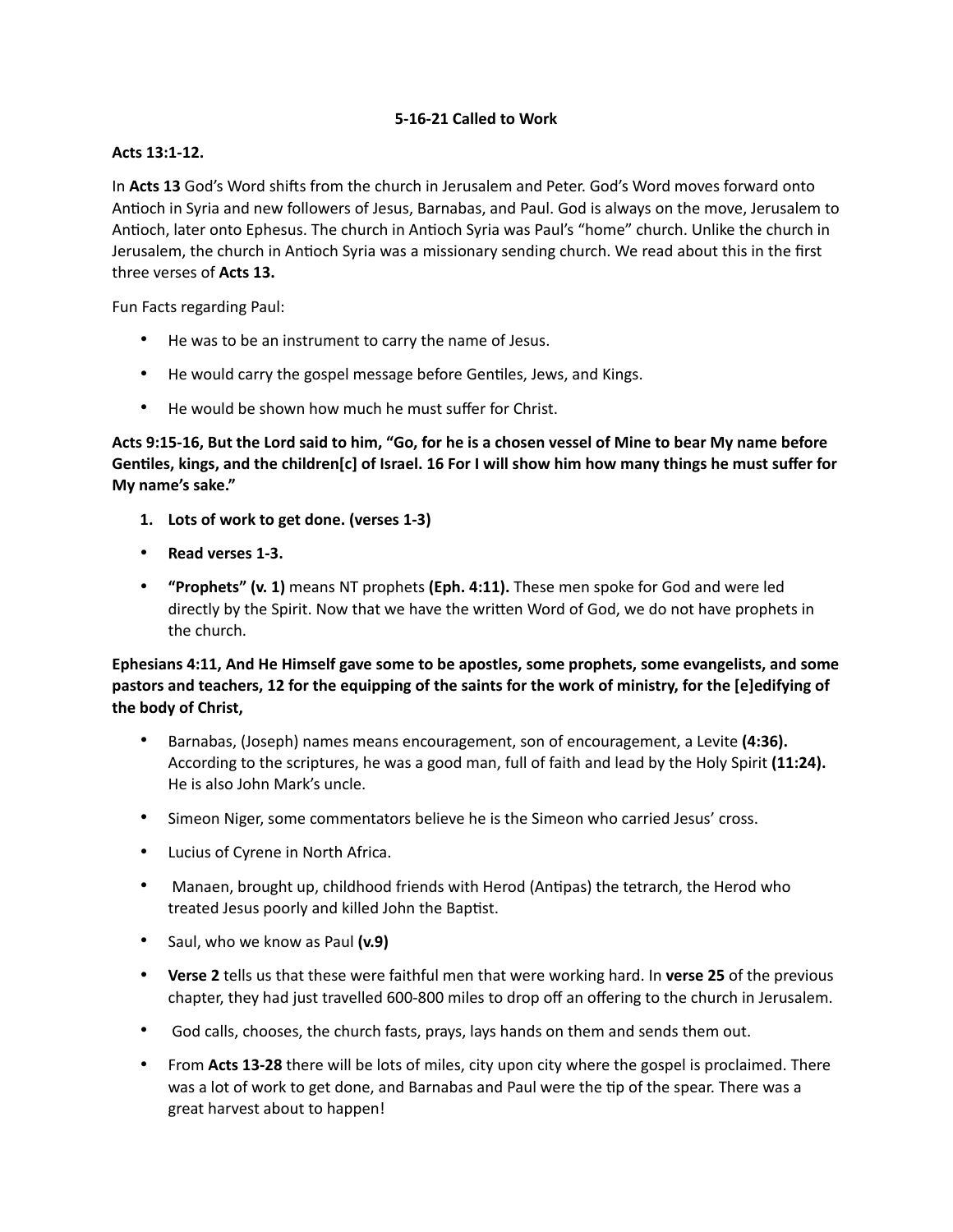- In America there is a real crisis, workers needed, lots of work to get done. This has led to many businesses shutting down, mandatory 50-70 hours of work for those employed, poor customer service.
- Of course, in The Divided States of America there is plenty of jokes, sarcasm, anger, and hatred being thrown around. Lots of memes, (click through some) just more areas for Satan to separate us more. (Living wage verses multiple jobs discussion set aside)
- Brothers and sisters in Christ beware, if we are not careful, we can chase off the people the Holy Spirit has sent us to minister to.
- Only God can change the heart of the king, amen? The gospel is still the answer!
- What if I posted memes about all the work that God has for us? Or if I started posting memes airing out all our dirty laundry? How many wants to see that? Our personal knuckle headedness.

# John Phillips commentary of the book of Acts, *"The church is weak because of its desire to compromise rather than confront."*

- We seem to more than ready to tell call out everyone on their "bad behavior" while many times we are full of "bad behavior" At any given moment in the church of God, in the lives of everyday believers, we are dealing with sins of anger, hatred, gossip, slander, abuse, physical, mental, spiritual, and emotional. We struggle with love of money, material things, content in our complacency, insubordinate, striving to fulfill our fleshly desires through gluttonous consumption of everything.
- We are quick to point out everything everyone is doing wrong and not reflecting in at ourselves in the light of our walk with Jesus.
- Can I say again, there is a lot of work to get done...in our own back yard. Are we ministering @ Bethel, to the people of Bethel? That is where the Holy Spirit found Barnabas and Paul. They were faithfully working, **"As they ministered to the Lord and fasted."**
- God hit me over the head with **Hebrews 5:12-14. (Slide for it)**
- There is a lot of work to get done, who will join me in putting the bottle of milk down. If you are in sin, will you repent of it, with me? Pray and ask God to convict and show you.
- We either evangelize or fossilize. God will move on.

### **2. There will be rubberneckers. (verses 4-5)**

- **Read verses 4-5.**
- When I read these verses, it serves as a reminder that not everyone will immediately respond to the good news of the gospel. God's Word doesn't say there was or wasn't any salvations at the stops Barnabas and Paul made.
- All God' Word lets us know is, **"they preached the word of God in the synagogues of the Jews. They also had John as their assistant."**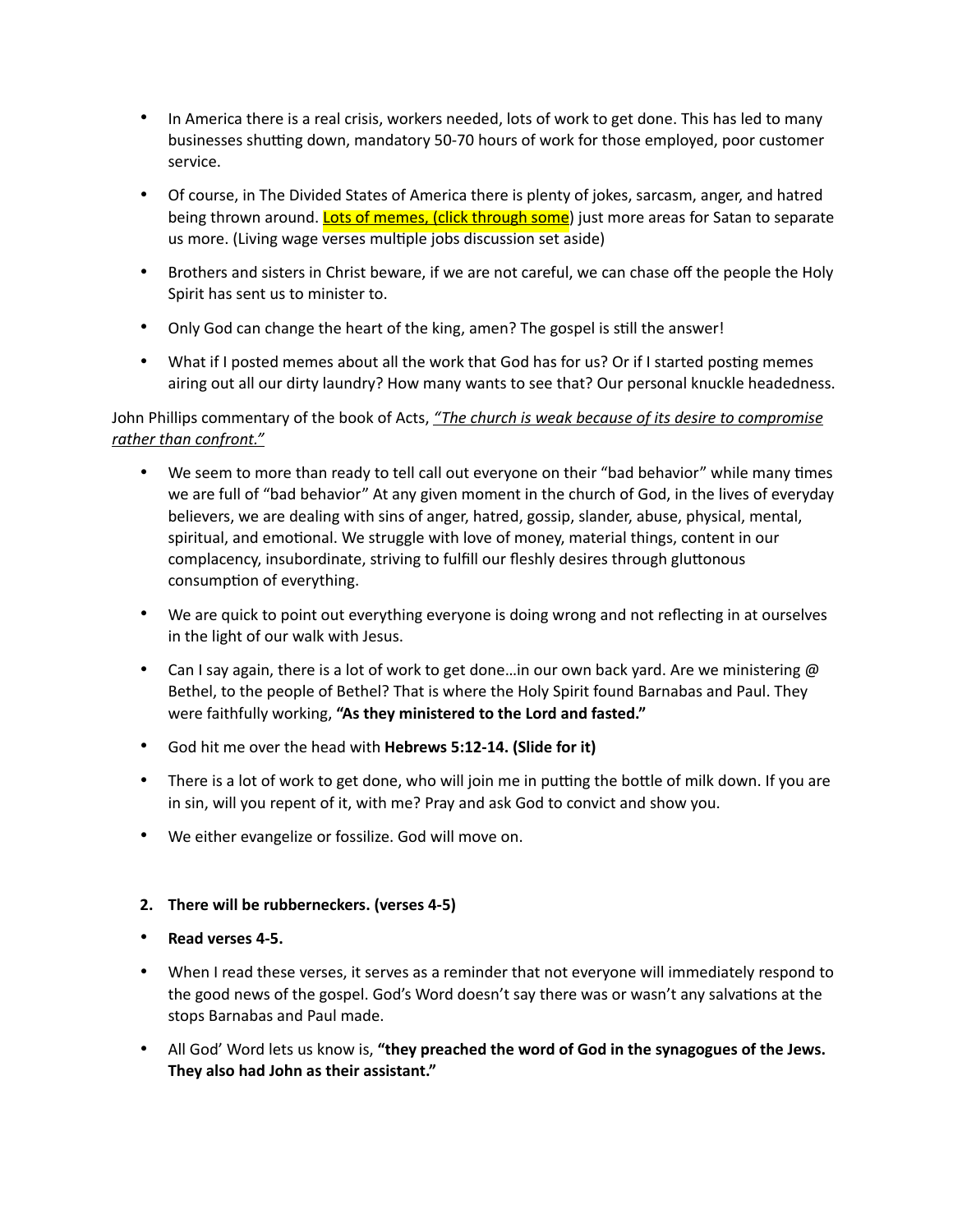- This made me think about rubberneckers, if we were honest most of us have been a rubbernecker a time or two.
- Something happens and people slow down, stand around, watch, but don't stop or get involved. They make the decision to move on, but they do take notice. As you live for God, you will have rubberneckers, lookie lou's. You might even get the privilege of encountering hecklers.
- Do as Barnabas and Paul did, keep moving forward, more determined than ever to keep living (holy) for God, and take inventory of the John Mark's God has in your life.
- They didn't allow the lack of results to determine their passion for the mission.

### **3. Watch for fakes, knock offs. (verses 6-11)**

- **Read verses 6-11.**
- God moves Barnabas, Paul, and John Mark to Paphos, 100 miles southwest of Salamis.
- At Paphos, Barnabas and Saul met a Jewish sorcerer and false prophet named Bar-Jesus (son of Jesus/Joshua). The word **"sorcerer"** (magos) could describe a counselor or honorable gentleman (the "Magi" in Matt. 2:1, 7, 16) or it could refer to a fraudulent wizard, as here.
- **(Verse 7)** It so happened that Bar-Jesus was an attendant of the proconsul, Sergius Paulus (cool name!). This sorcerer was greatly threatened by the intelligent proconsul's interest in the gospel.
- Proconsuls were governors appointed by the Roman senate; procurators, on the other hand, were appointed by the emperor. Three Judea procurators are mentioned in the New Testament: Pontius Pilate (A.D. 26–36), Antonius Felix (A.D. 52–59?), and Porcius Festus (A.D. 59–62). (Bible Knowledge Commentary)
- What word do we see in **verse 8? "But"** meaning a contrast. Proconsul Sergius Paulus "**sought to hear the word of God. "But" Elymas withstood them, seeking to turn the proconsul away from the faith."**
- Jesus spoke about the wheat and the tares in Matthew 13:24-30. The wheat and the weeds will grow together until the harvest. **John 12:24** says that when the wheat dies it produces many seeds, fruit. An unbeliever can look a lot like a true believer until the harvest. When the wheat dies, this should be done daily, it produces fruit, of God. Are you producing fruit for God?
- **Acts 13:9-11** are legit, in today's vernacular, Paul is Savage! Read!
- Man, if we handled problems in the church like Paul did…. wow!
- Notice verse 9 says, "filled with the Holy Spirit," before we can clean up others, we better be sure our lives our surrendered to the Holy Spirit.
- Too many times I have been caught up ready to rebuke someone and get an itch in my eye. The Holy Spirit reminding me about the beam in my own. That doesn't mean we don't judge or attempt to correct a family member; we must be humble and surrender to God as he cleans us up first.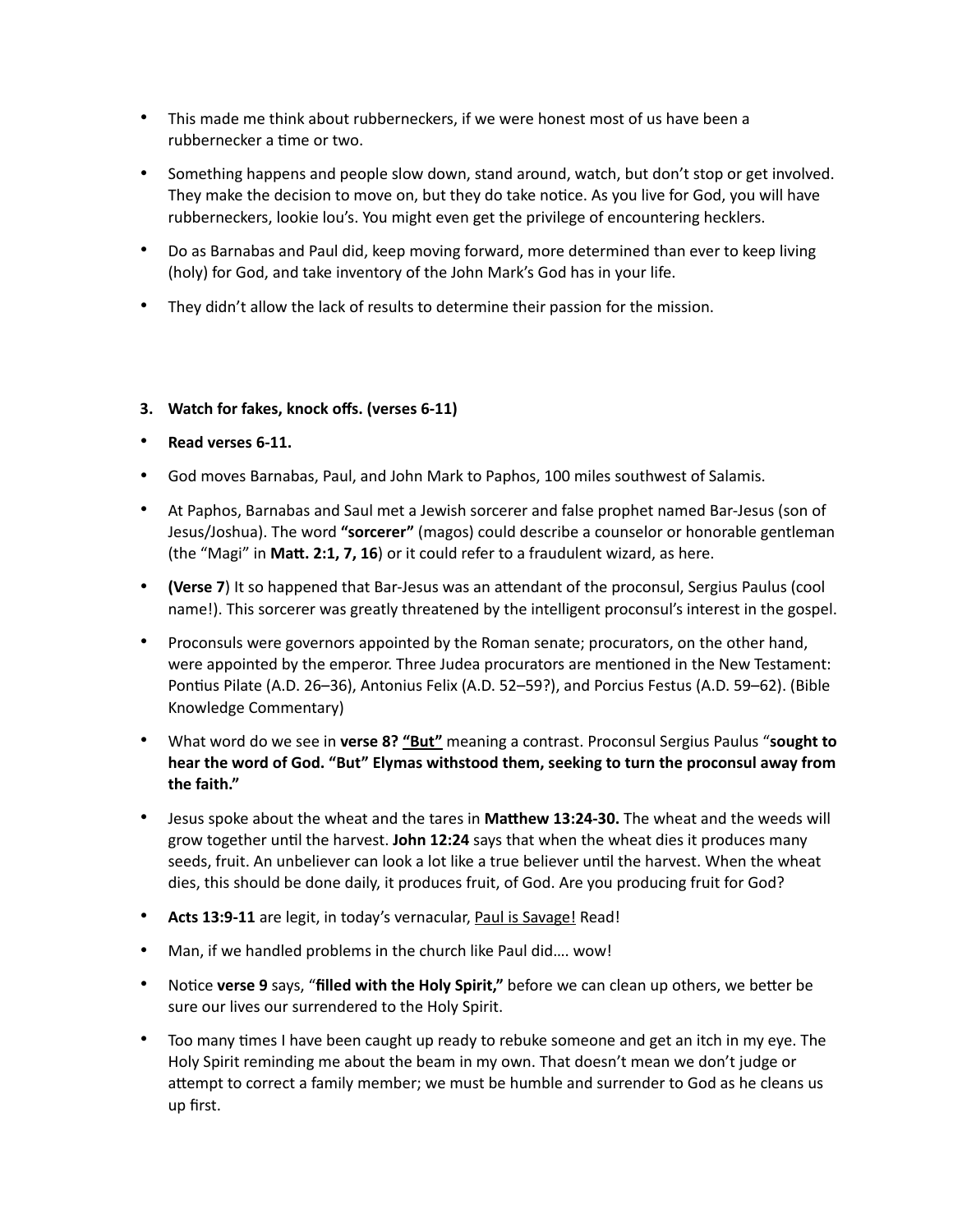- Paul wasn't afraid to stand up! Can you imagine Paul's intent look? Anyone in your life that has a look that says something without saying a word? (Remember Paul has a murderous past…haha**)**
- Paul says to Bar-Jesus, in Aramaic, "son of Jesus, Joshua, you are a liar, a fraud, son of the devil, an enemy of Jesus." Then Paul inflicts him with temporary blindness. God knows I would be so irresponsible with that power.
- There is and will be fakes/knock offs in the church and our lives. God has not enabled us to inflict them with blindness. But we can mark them, make note, pray for them, challenge them in a proper way, and if it becomes crystal clear they are a weed, we cast them out. But again, this isn't the first option or taken lightly.
- Our main concern should be that our (individual) actions don't cast a shadow of doubt on our authentic ness.
- But remember that Satan will send problems, fakes, knock offs to area's that are seeking to do the work of God. When we act like knuckle heads we make his job easy. He can focus elsewhere.

### **4. Be ready to be astonished. (verse 12)**

### • **Read verse 12.**

- What was it that ultimately led to the conversion of the Sergius Paulus? It wasn't just the supernatural display of power when Paul rebuked Bar-Jesus and he was blinded. What led to the conversion of Sergius Paulus was that he was astonished at the teaching of the Lord. What was the teaching of the Lord? It was the GOSPEL of Jesus Christ.
- There will be difficulties and roadblocks and hardships that we encounter as we seek to fulfill the missions mandate that has been laid before us. (sharing, living the gospel)
- Opposition to the gospel must be expected. If we are faithful to be THE church, if we faithfully proclaim the gospel, opposition is a given. That's true on a church level – and that's true on an individual level.
- Do you want me to tell you how to not be considered a fool by someone else? Never share your faith.
- Do you want me to tell you how to not be rejected in the culture? Never stand for righteousness on a social issue.
- Do you want me to tell you how to not be taken advantage of? Never reach out to extend help to the needy.
- Do you want me to tell you how to never fail in Christian ministry? Never step out in faith to attempt something that only God can do.
- Do you want me to tell you how to not have your heart broken? Never give it away in real relationships of encouragement and love.